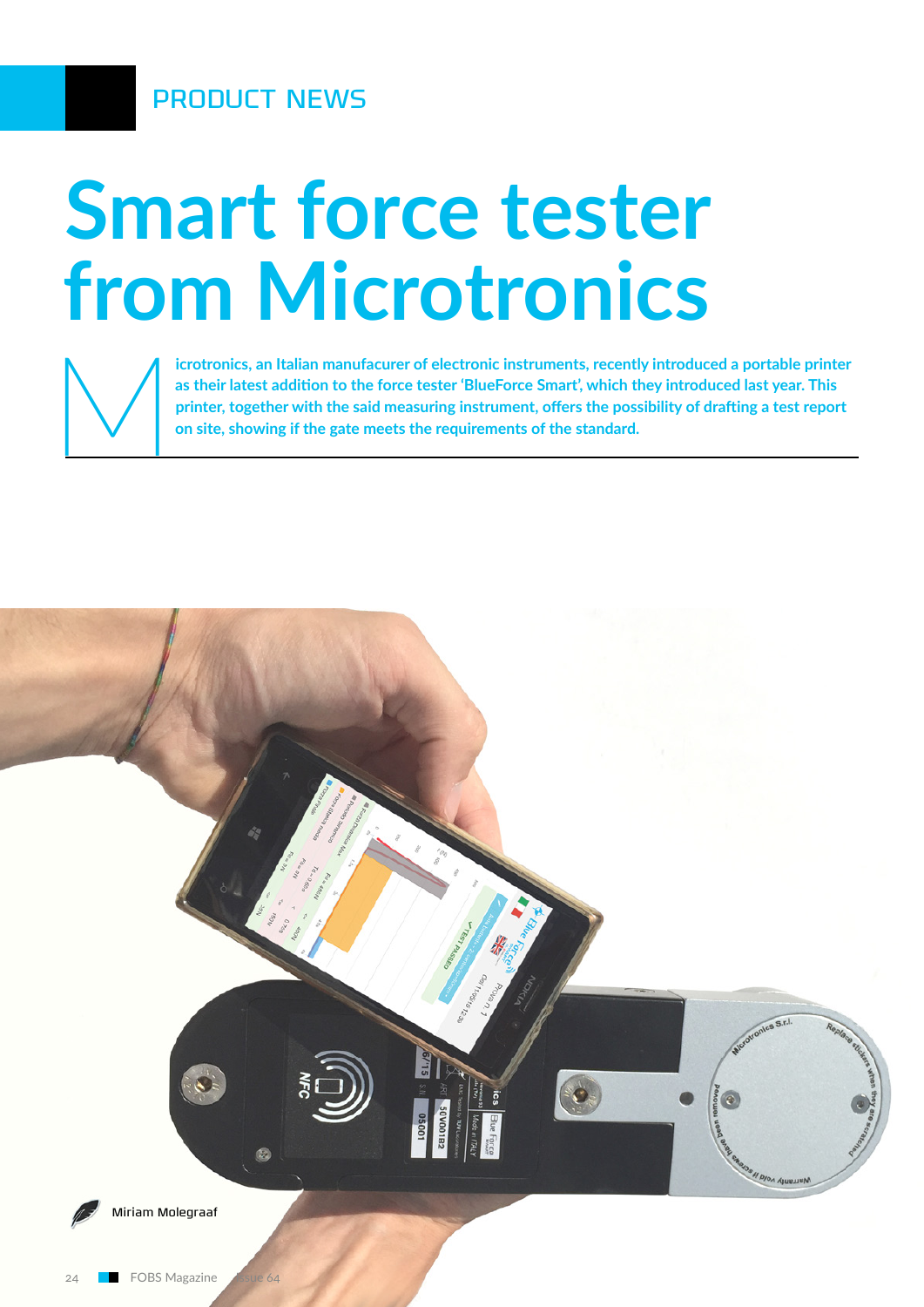## **Tester**

At the beginning of last year, Microtronics introduced the renewed BlueForce Smart. This is a device that measures the closing force of automated gates and doors. That measurement is one of the requirements of the EN 13241-1 standard. The device's design, packaging and technology were all revised, making it suitable for measurements according to the EN 12445 and EN 12453 standards. Optionally, using Bluetooth and NFC (Near Field Communication), the BlueForce Smart can communicate with the latest generation of smartphones, both iOS and Android.

#### **Measurement**

*"A good way of determining the closing force of a gate, is using our measuring instrument,"* says Diego Biason, one of the founders of Microtronics. *"After installing the automation, you place the instrument on the right spot on the gate. An app on your smartphone subsequently walks you through the test step by step. There is an icon on your phone for each type of gate, with all of the corresponding measuring points and distances. After the test is completed, the measuring results appear on the instrument's display. These data are automatically transferred to your smartphone, which shows the results of the test."*

#### **Printer**

Biason continues: *"To be able to make a detailed report of these results on site, we have introduced a fast thermal printer two months ago. This printer is small, portable and has a large battery that can be charged using a USB cable. Thanks to the Bluetooth interface, this connection is also wireless."*

#### **Easy**

*"Our device, without a doubt, is the most advanced one in the market,"* says Biason. *"We have made it 'smart' because we wanted to make it easy for installers to perform the measurements. Without this help, an installer needs to have a lot of knowledge of the standard that describes in great detail how the force measurements need to be performed. Apart from this, the BlueForce also helps you do the test quicker. And at the moment we are very busy adding more functionalities to the software. Soon it will be possible to store the test results in the cloud, so customers can retrieve their test history at all times."*

#### **Development**

*"We came up with the idea because of some customers' requests,"* says Biason. *"Eight people have worked for a year on its development. The biggest challenge was not only developing the instrument itself, but the process of making the app available for iOS. For this, the app has to be evaluated and approved by Apple. All in all we are happy with the results and we see a lot of demand for it with our customers."*

# "Our device, without a doubt, is the most advanced in the market<sup>11</sup>